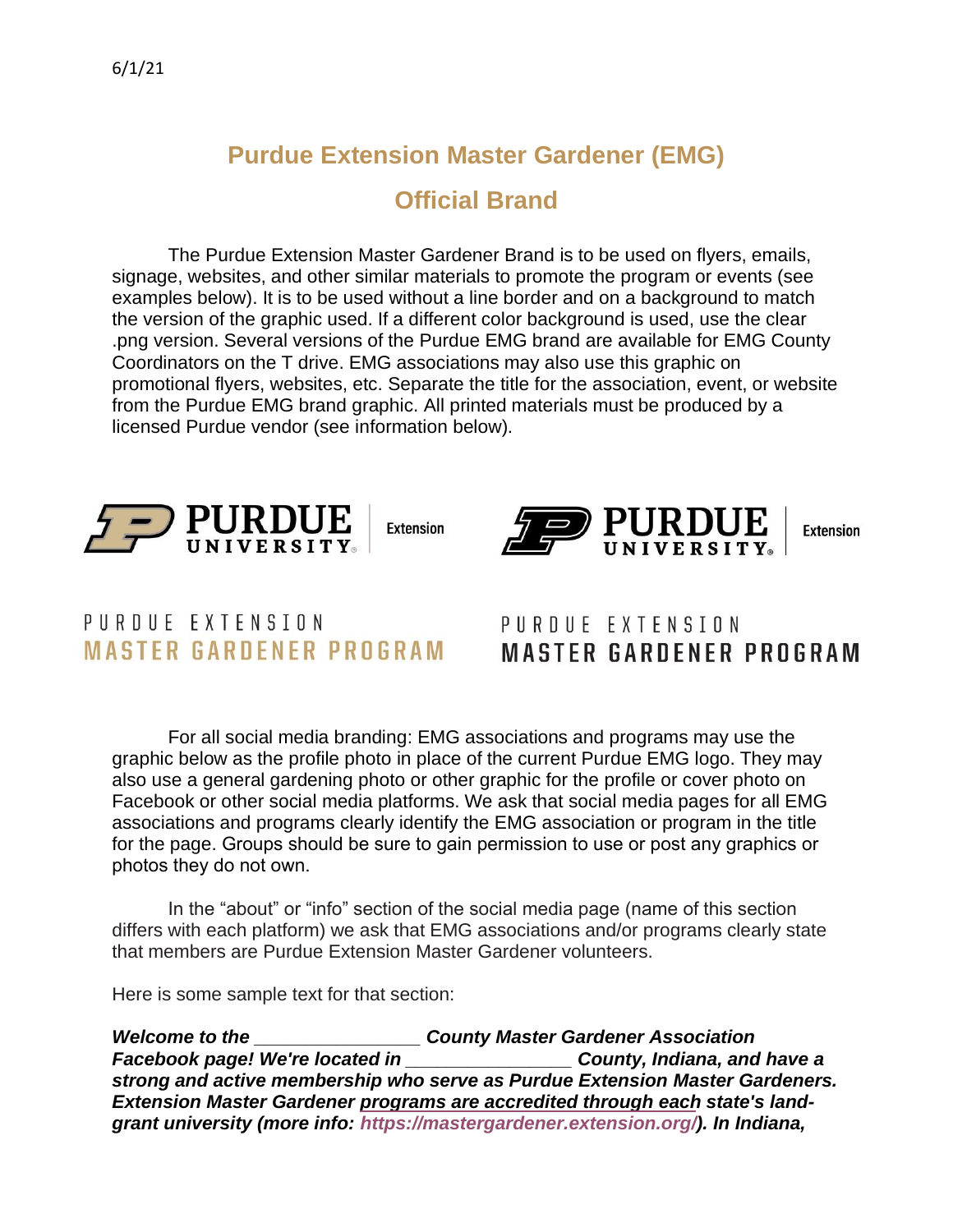*Purdue University, Department of Horticulture and Landscape Architecture, in West Lafayette, is the home of the Purdue Extension Master Gardener program. Check out their website at [https://www.hort.purdue.edu/mg.](https://www.hort.purdue.edu/mg) Opinions expressed* 

*on this site may not represent the official views of Purdue University.* 

An example FaceBook page (Putnam County EMG Association): <https://www.facebook.com/PutnamCountyMasterGardeners>

An example Twitter page (Purdue EMG Program):<https://twitter.com/purduemg>



Vendors who wish to use the Purdue EMG Program brand must be licensed through Purdue University and comply with [Purdue's marketing guidelines.](https://marcom.purdue.edu/) Please contact the Purdue EMG state coordinator's office for specific questions about the use of the Purdue EMG Program brand on apparel and marketing items. You may also visit the Purdue University Trademarks and Licensing website, [https://www.purdue.edu/trademarks-licensing/.](https://www.purdue.edu/trademarks-licensing/)

## **Frequently Asked Questions about the new Purdue EMG Brand:**

Q: Can we still use permanent signage, banners, and printed materials that include the prior Purdue EMG Logo?

A: It is recommended that you update permanent signage and banners with the new brand when feasible. You may continue to use printed materials until supplies are depleted. All newly printed materials and signage should use the new Purdue EMG branding when appropriate and according to the guidelines above.

Q: How long do we have to update websites and social media pages?